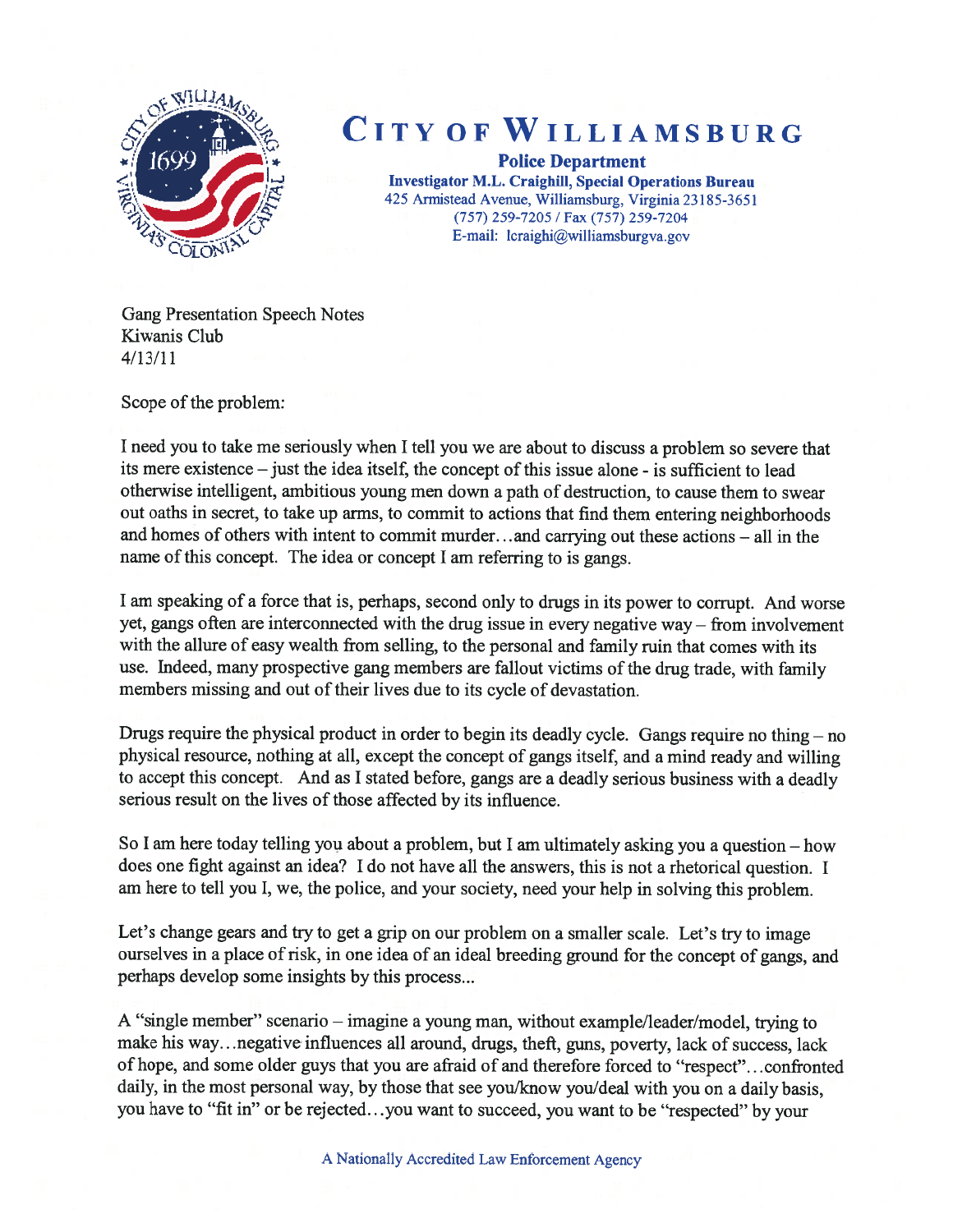peers, you want to have things. . .you have no one telling you this is wrong, certainly no one doing so who is really <sup>a</sup> par<sup>t</sup> of your life, much less showing you another way...

Add to this <sup>a</sup> growing, and powerful image, from media and genera<sup>l</sup> society, of <sup>a</sup> "heroic" figure — who succeeds (has money, women, respect, power), has power and authority (guns and intimidation, the ability to ge<sup>t</sup> things and ge<sup>t</sup> things done), and has "romantic" image (from youthful counterculture. . .rap lyrics, movies, video games). Bloods and Crips, Gangster Disciples, Black P Stone, Latin Kings, MS-13... names capture attention – from dread, due to reputations of violence and mystery. . .not just <sup>a</sup> single man who has done something wrong — but an "organization," or even bigger — <sup>a</sup> secret society that claims to have truths and seeks to recruit new members and grow and gain influence and power. . its not against the "blood" laws.. .right and wrong blurred and perverted. How would you expec<sup>t</sup> this person to behave/react, under these circumstances? That fatherless lad. . .with all these negative influences...

Gangs fill <sup>a</sup> void in society for youth, mostly male youth. Void from growing fatherless society either absent completely, or through drugs, alcohol, criminal violations, or other — is not presen<sup>t</sup> or able to guide and develop <sup>a</sup> positive influence. Youth seek <sup>a</sup> transcendent cause (a noble purpose, greater than themselves), feelings of value and worth, and an identity.

Gangs give both  $-$  through false promises. Promises of success  $-$  a way to obtain worldly goods — the media/the world we live in, etc shows such things as <sup>a</sup> goa<sup>l</sup> in of itself (wealth, things, etc). Promises of respect – fear from others, and thereby power and influence over them. Promises of an identity and purpose - false history/culture, "secret society" with rules and opportunities for "promotion" that the gang member can "belong to" and <sup>a</sup> cause — the gang's goals — that transcends his own and <sup>g</sup>ives <sup>a</sup> false sense of nobility of purpose.

Selecting from among the poor and disenfranchised, Gangs take the most vulnerable. He has "nothing to lose," and "everything" to gain. . .false promises/distorted reality.

Typically, looking from the outside in, we say this is someone else's fault, someone else's problem, someone else's worry.  $1<sup>st</sup>$  - denial of the problem (not here, that's a west coast issue, etc), then <sup>a</sup> dismissal (those aren't real gangs, that's not <sup>a</sup> big problem, we haven't seen any "major" crimes, we can't prove this is for the "benefit" of the gang...etc), then an avoidance of responsibility (this isn't in my neighborhood, this isn't my child, this isn't our area of expertise, let someone else handle it, etc)...then....too late. Your car is broken into. Your house is burglarized. You are robbed in the parking lot. Not just the people in that poor project over there. . .YOU are afraid to go walking outside, or you are afraid for those you love... The shooting spills over to your house, your child is the victim.

Then we start over again, assigning blame, avoiding responsibility. We go back to that fatherless lad. Is it dad's fault? Courts say no – we charge even juveniles as adults – bearing the same penalty for their actions as adults – depending on the severity of their crimes – father issues notwithstanding. Reality says its not dad's fault too  $-$  i.e. that son commits a murder  $-$  ultimately the son makes his own decisions. But what if that son had learned early on that there were values higher than that of the gangs, that there are basic truths of right and wrong, that there was another option, another hero to follow, another way...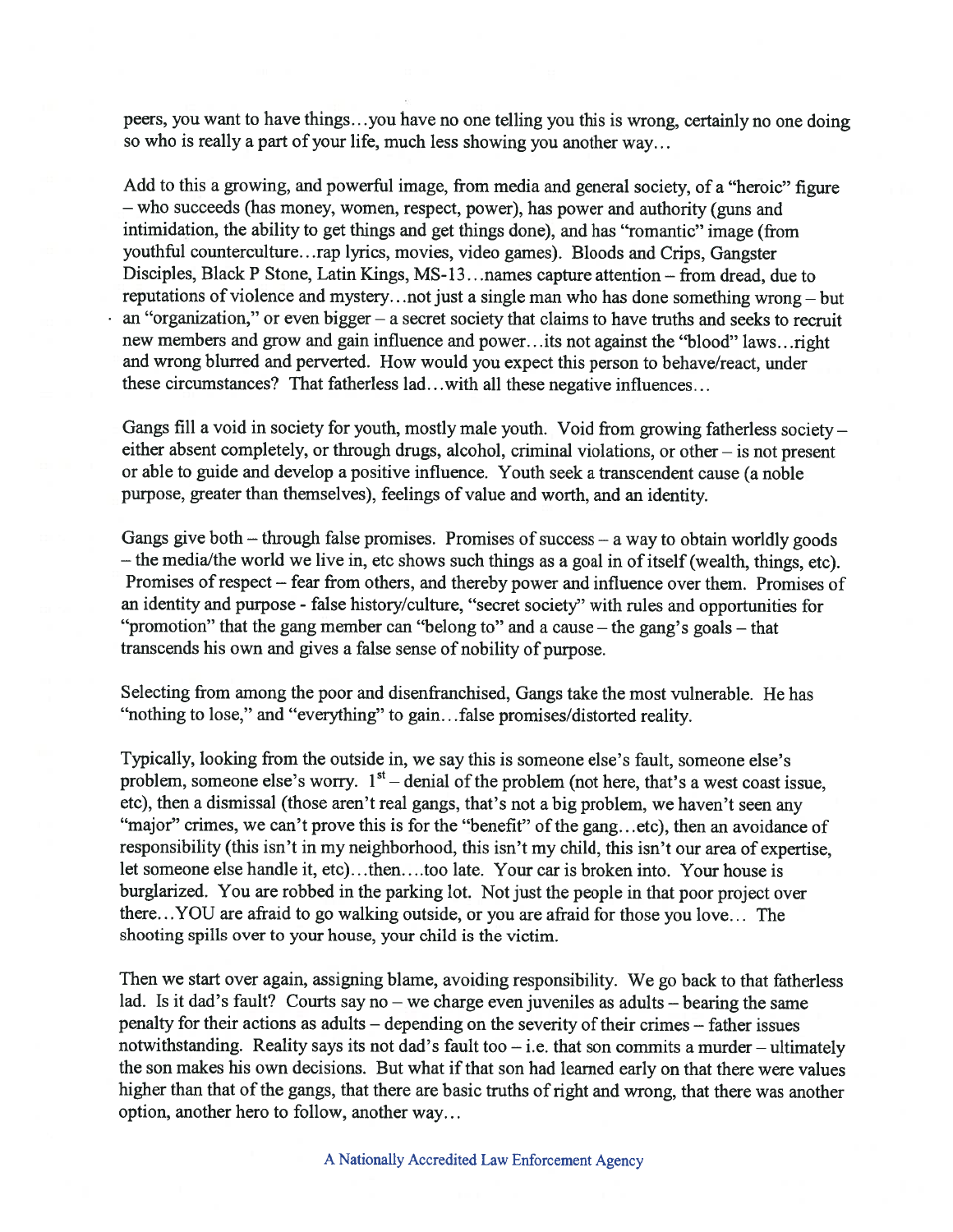If not from dad, who might be able to show him that way? That is why <sup>I</sup> am speaking to you, the leaders of our community for the good, those that choose not to sit idly by in the presence of evil in our society, the intimidation and corruption of others, of our children, but to take action. . . and leaders show the way...

But first we must be aware of the problem. Now you are aware of the problem...How to help?

The front lines are with people like Joe Ash (local martial arts/TKD school), social workers, who are seeking in outreach to mentor and give positive examples and influence in the lives of at risk youth. Or with probation, trying to redeem and return to society, or with pastors and churches trying to ge<sup>t</sup> the message out, or with the police in ending cycles of violence and seeking truth. Or with YOU, others who seek to solve the problems, assist these processes, or in their own way provide <sup>a</sup> positive example, who take responsibility and act as leaders...

Our success against gangs will be won or lost in our ability as <sup>a</sup> community to be clear and firm in our response, and not allow any room for escape or to hide for gangs, both directly in terms of members within and among us, and indirectly — in rejecting this concep<sup>t</sup> of gangs as <sup>a</sup> "mainstream" or acceptable thing on any level...

Questions...

Who am I?

## **EXPERIENCE**

Sworn Law Enforcement Officer with Williamsburg Police Department since November 2000

Assigned to Criminal Investigations/Special Operations Bureau since November 2003

Assisted the in preparation of cases and the appurtenant indictments for presentation to the Grand Jury for various narcotics investigations, property and violent crimes, homicides and gang related crimes

## SPECIALIZED TRAINING

Completed gang training, sponsored by the California Gang Investigators Association, the United States Department of Justice and the Bureau of Alcohol, Tobacco and Firearms, July 2007

Completed specialized, elite gang enforcement detail sponsore<sup>d</sup> by "South Gangs" (Los Angeles Police Department's Operations South Bureau Gang Enforcement Detail), focusing on multi-jurisdictional enforcement and intelligence sharing, July 2007

Completed gang training through the Virginia Gang Investigators Association earning <sup>a</sup> Certification as Gang Specialist, April 2007

Completed specialized MS- <sup>13</sup> gang training sponsore<sup>d</sup> by United States Department of